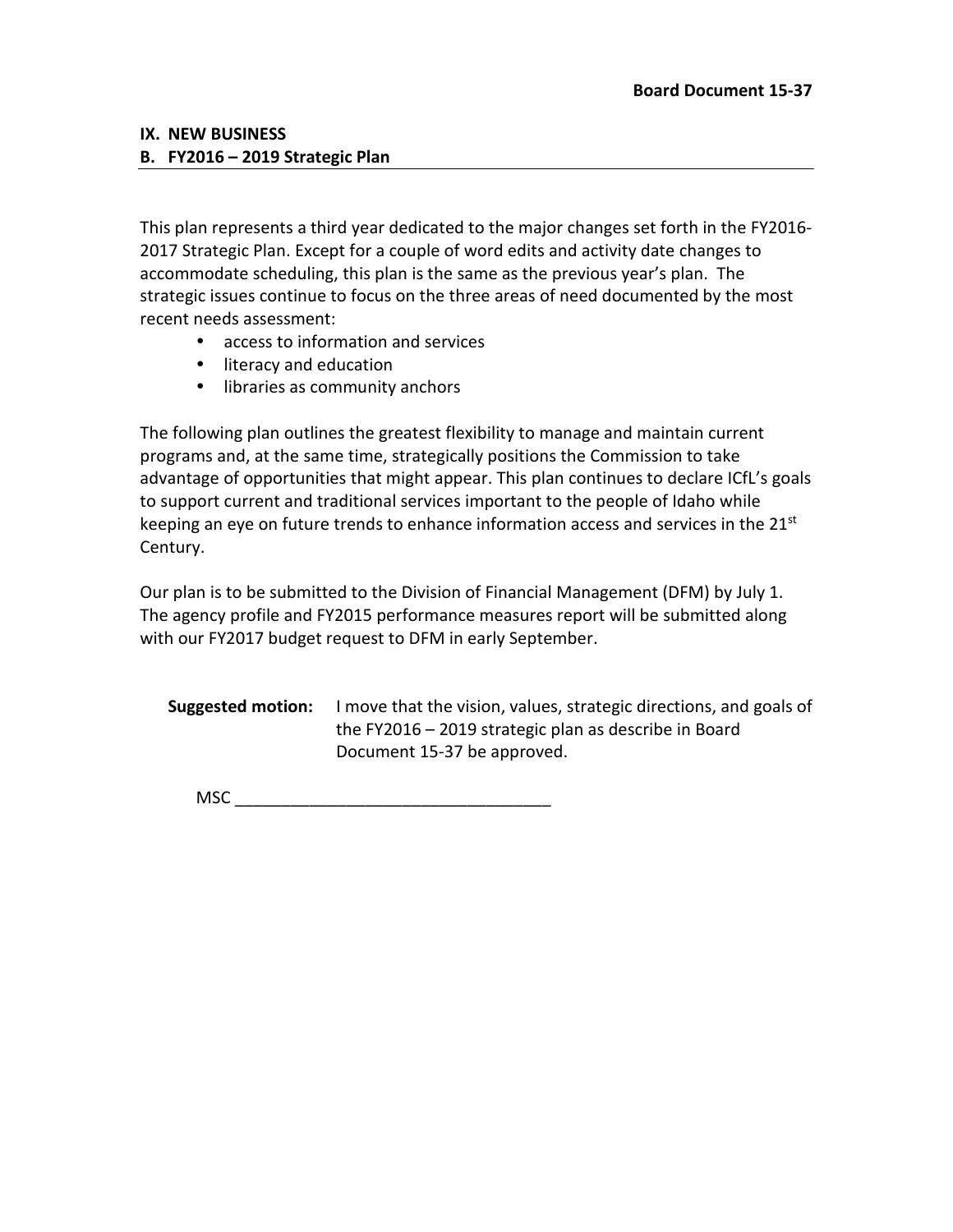

# **Draft Strategic Plan 2016-2019**

# **Introduction:**

The Idaho Commission for Libraries (ICfL) has experienced a great deal of change since its mission was revised in 2001. In July 2006, these changes resulted in the former Idaho State Library's name change to better reflect the agency's current mission and activities.

The Commission's work revolves around library development. We work with the library directors, staff, and trustees of Idaho's publicly funded libraries to provide library services that meet the changing information needs of Idaho's residents. For a comprehensive picture of the ICfL and its projects, programs, and services, please see our website at [http://libraries.idaho.gov/.](http://libraries.idaho.gov/)

The following plan outlines the greatest flexibility to manage and maintain current programs and, at the same time, strategically positions the Commission to take advantage of opportunities that might appear. This plan declares ICfL's goals to support current and traditional services important to the people of Idaho while keeping an eye on future trends to enhance information access and services in the 21<sup>st</sup> Century.

# **Purpose:**

The basic purpose of this strategic plan is to

- Meet Idaho Code requirements for state agency planning,
- Outline goals, objectives, and activities which encourage us to meet our preferred future, and
- Provide a tool for staff to develop programs and annual work plans.

## **Planning and Needs Assessment Process:**

The strategic plan is reviewed by the Management Team, staff and the Board of Commissioners as part of the annual state budgeting process.

In order to develop a new 2013-2017 five-year plan as part of our compliance for receiving federal funds, the Idaho Commission for Libraries embarked upon an extensive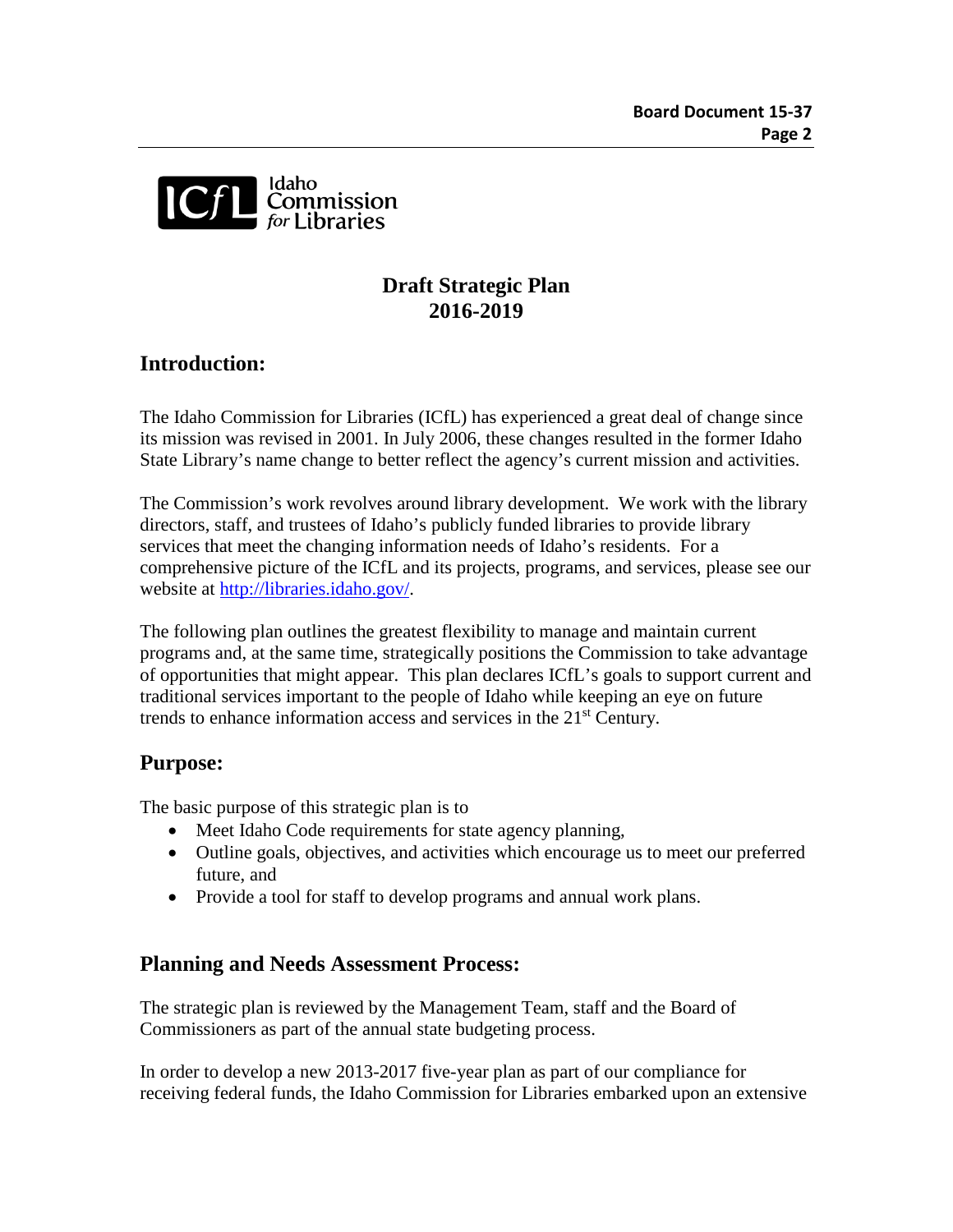needs assessment process. Major changes to ICfL's plan began with the results of the 2006 futuring process which gathered the library community in a unique "Think Tank" to consider the future of Idaho libraries. The strategies and 2020 Vision produced from this process still influence library development in Idaho. Dr. Gregory Raymond, Boise State

University professor, reminded library leaders that "we need to look at both continuity and change." Honoring the past while focusing on the future has helped to provide perspective on what strides have been made along with what still remains to be done. Over the years, the comparison of the strategic issues facing libraries shows that while many things have changed rapidly, some basic needs are challenges still begging to be addressed.

*"It is important to keep in mind that we need to look at both continuity and change. When people examine the future we tend to look around the corner and emphasize what will be different. But in fact not everything changes.* –Dr. Gregory Raymond

With its ongoing history of collaborative planning, the Commission's

foremost source of information about the needs for information and library services for the citizens of Idaho continues to be the Idaho library community. Regular meetings with the advisory groups and other representative task forces provide input and feedback on statewide programs, initiatives, and the challenges to library development and services. The Commission development staff has ongoing interaction with library directors, staff, and governing boards during site visits, training sessions, and regional or consortia meetings. This informal input and feedback has been integrated into our discussions and planning.

As a part of the formal assessment process for the Commission's revised federal plan, needs assessment activities were conducted with all advisory groups, library development staff, and the ICfL Board of Commissioners. As a result of the assessment process, the following three themes became apparent needs in Idaho:

- access to information and services,
- literacy and education, and
- libraries as community anchors.

The Commission recognizes that these areas of need shape the strategic issues which must be addressed for Idaho in the years to come. The strategic issues are:

- 1. What can the Idaho Commission for Libraries do to help Idaho's libraries not only sustain but also equitably and conveniently increase public access to information and library services?
- 2. How will the Idaho Commission for Libraries assist libraries to provide Idahoans with equitable access to literacy and learning opportunities in order to be successful in all of life's endeavors?
- 3. How can the Idaho Commission for Libraries assist all libraries to become valued community anchors within their unique environments?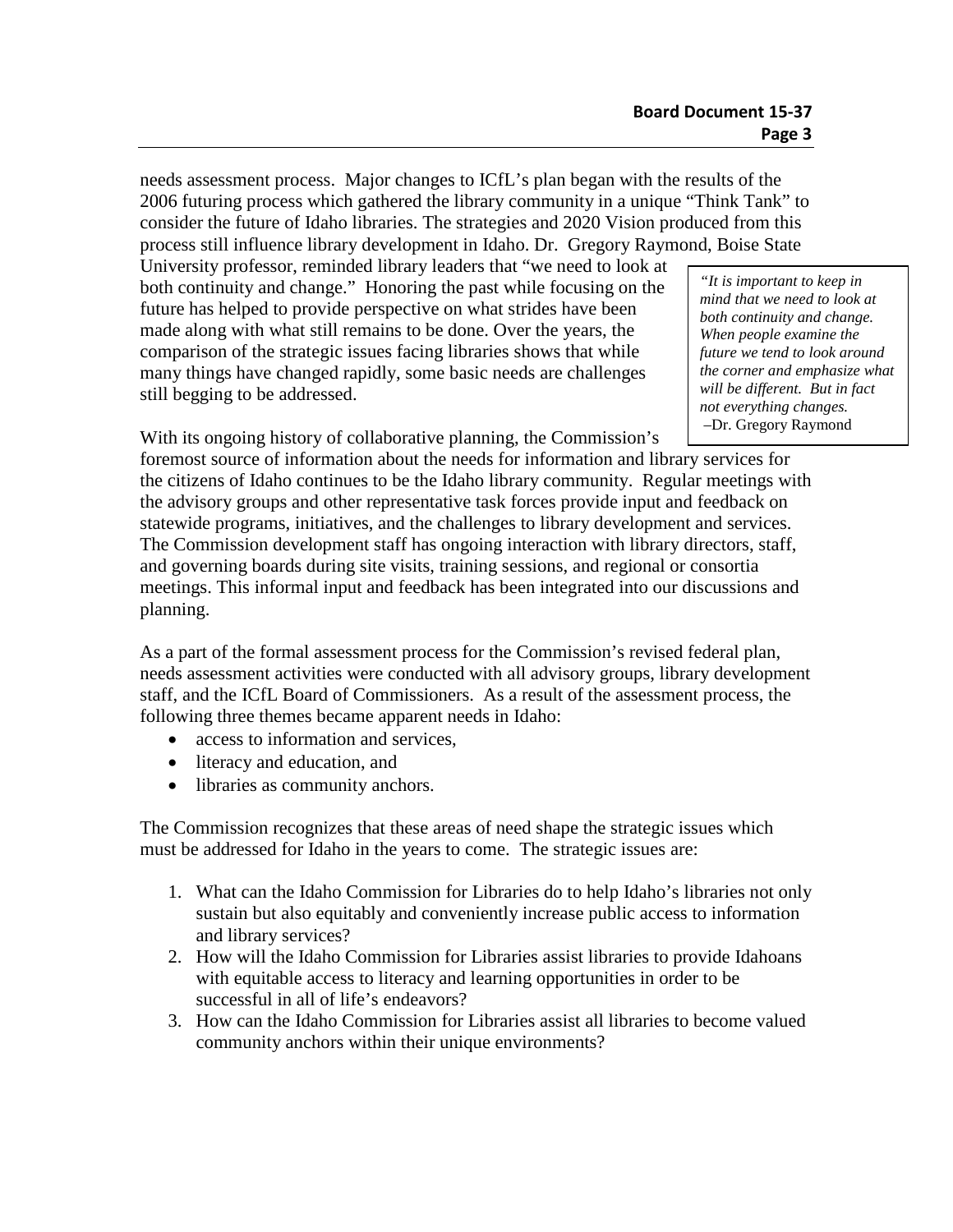## **2020 Vision:**

Idaho libraries are the nexus of global information, innovative services and community, enabling us to sustain our history, empower our present and create our future.

## **Mission:**

The Idaho Commission for Libraries assists libraries to build the capacity to better serve their clientele.

## **Agency Vision:**

The people of Idaho recognize ICfL as the catalyst that empowers their libraries to be community anchors and inspires library staff to advocate for quality library services.

## **Values:**

- Library Ideals: We believe libraries exist for the public good. They are essential for an informed and literate democratic society. We affirm intellectual freedom, life-long learning, customer privacy, and public access to information.
- Customer Service: We deliver high quality customer service to internal and external customers.
- Relationships: We achieve organizational effectiveness through mutual support, trust, value, and respect.
- Collaboration: We accomplish goals using shared leadership, teamwork and consensus.
- Learning Organization: We continuously improve services by creating, gathering, and transferring information and modifying behaviors to reflect new knowledge and insights.

## **Strategies:**

Advocacy Consulting Marketing Collaboration Continuing Education Research, Planning, Communication Grants Grants and Development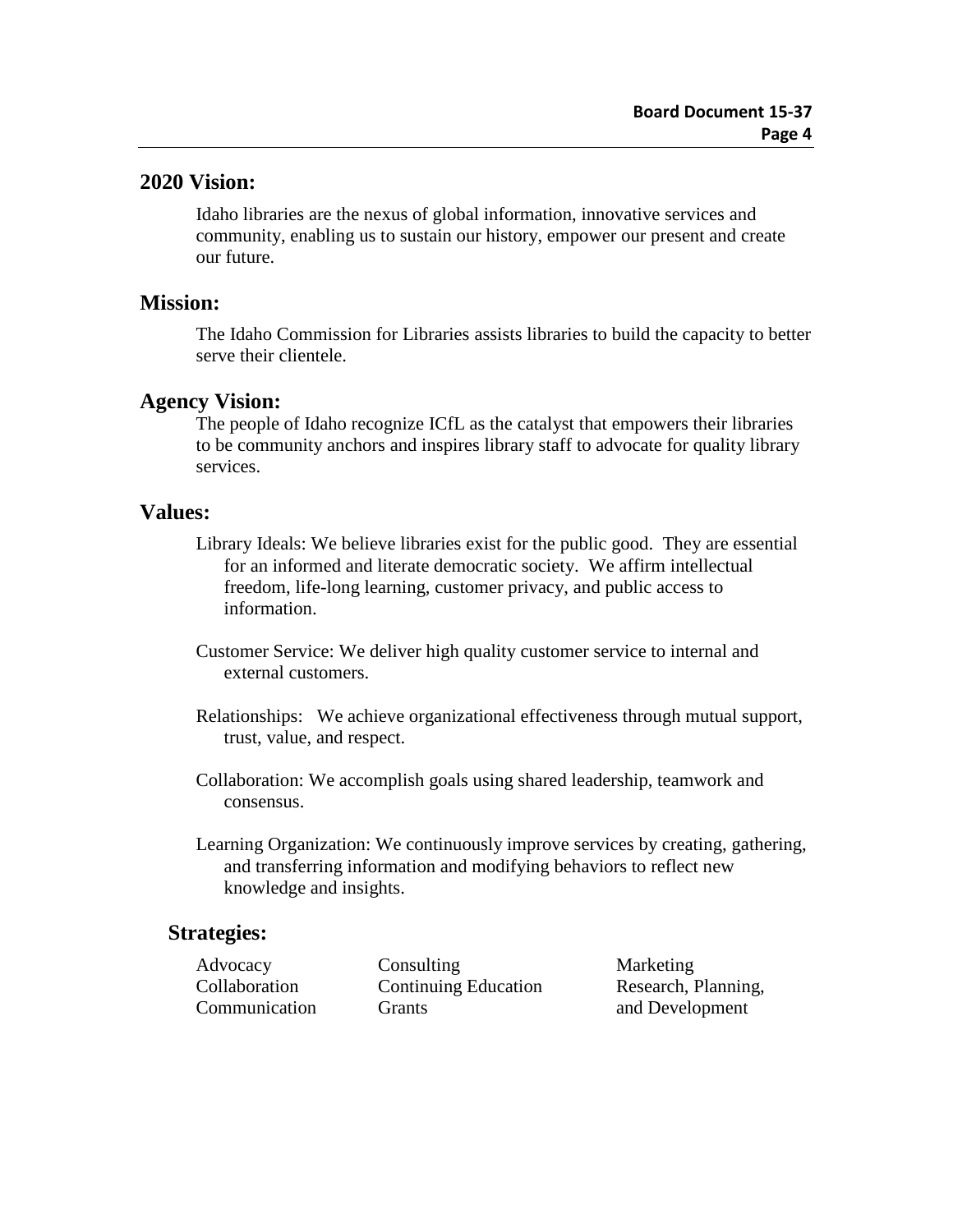## STRATEGIC ISSUE: ACCESS

I. What can the Idaho Commission for Libraries do to help Idaho's libraries not only sustain but also increase equitable and convenient public access to information and library services?

#### External Factors:

The libraries' role as providers of equitable access to information is even more critical in today's environment. With new technologies changing the ways people access and use information in this knowledge driven economy, libraries are logical participants. While libraries have not always been in a leadership position, they have a long tradition of providing open access to information. Today it is even more important that libraries continue in this tradition with diligence focused on the equitable and convenient provision of this all-important commodity: information.

If information becomes available only in certain areas or only to those who can afford it, not only are libraries at risk but also our economy and the basic foundations of our democracy as well as each individual's quality of life.

## **GOAL #1:**

Awareness and understanding of the disparate ways information is accessed and processed create useful and valued library services.

### OBJECTIVE:

1. Provide, support, promote, and encourage access to information and library services.

### OBJECTIVE:

2. Develop, coordinate, and provide continuing education and training programs and services for library staff and trustees.

### OBJECTIVE:

3. Develop innovative methods of service delivery.

## **GOAL #2**:

Libraries reach out to all segments of Idaho's populations.

## OBJECTIVE:

1. Develop, coordinate, provide, and support programs and services to meet the needs of different target populations.

## STRATEGIC ISSUE: LITERACY

II. How will the Idaho Commission for Libraries assist libraries to provide Idahoans with equitable access to literacy and learning opportunities in order to be successful in all of life's endeavors?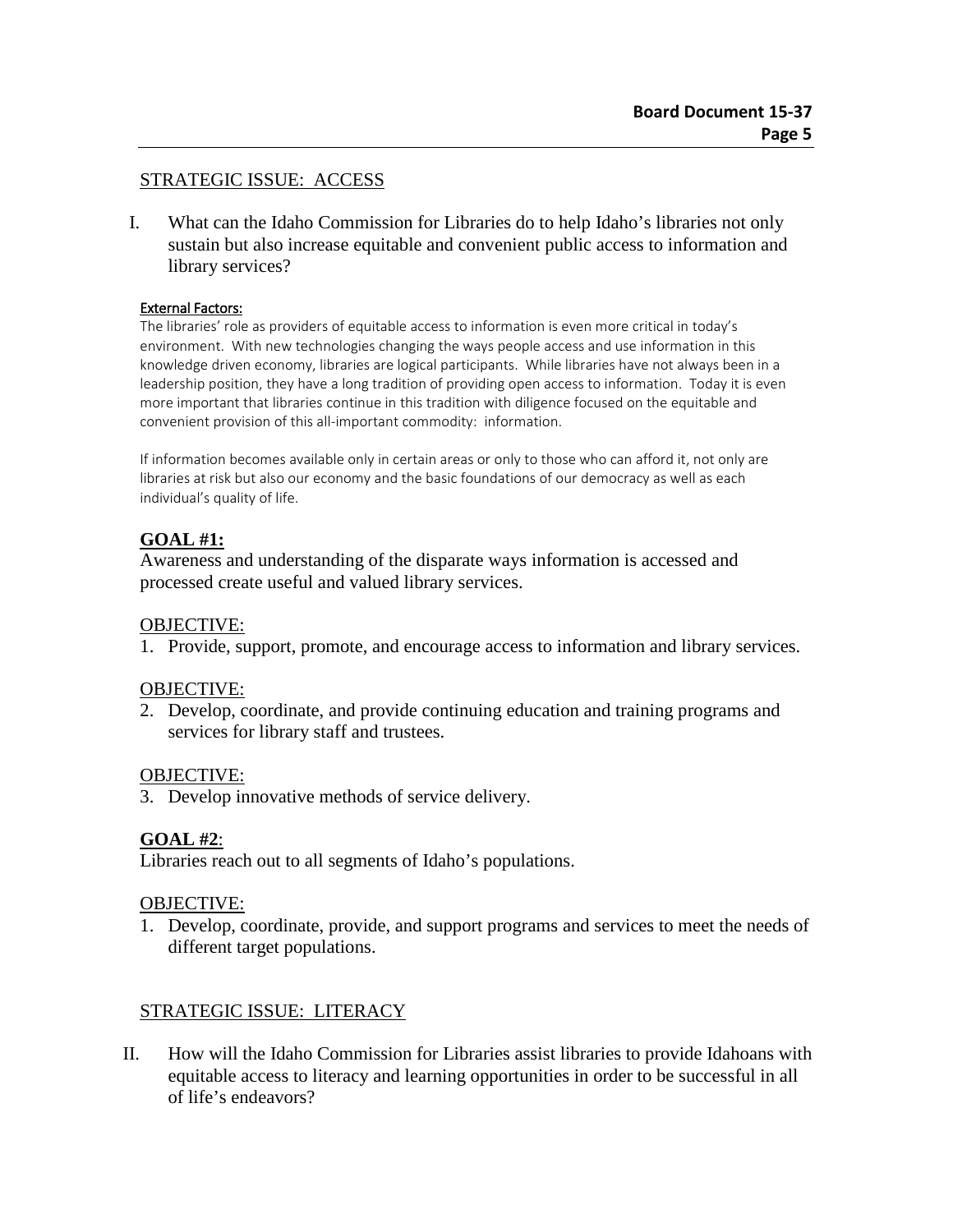#### External Factors:

In a society built upon knowledge and flooded with a staggering amount of information, an individual's literacy, which is the ability not merely to read and write but also to understand and use language, determines the quality of life and ultimately society's well-being. Libraries have always been a part of the learning experience. Traditionally, public libraries fulfilled the informal learning role in an individual's life, while academic and school libraries were at the heart of the formal learning communities. Because of the link between reading and libraries, issues of literacy naturally find support in library programming and services.

While libraries enjoy a beloved history associated with books and the love of reading, this history carries with it greater than ever responsibilities. Without libraries taking advantage of their rich resources to contribute toward the improvement of literacy issues at all levels of society, the challenges and deficiencies will only grow.

### **GOAL #1:**

Libraries flourish as a central place in a learning society.

### OBJECTIVE:

1. Develop, coordinate, provide, and support reading and literacy programs and services.

### STRATEGIC ISSUE: COMMUNITY ANCHOR

III. How can the Idaho Commission for Libraries assist all libraries to become valued community anchors within their unique communities?

#### **External Factors**:

The concept of a library as a valued community anchor fits perfectly with the 2020 Vision developed by and for all libraries in the state. In this vision, any type of library, academic, school, or public, has been designated as the nexus of the community. It is envisioned as the center, something vibrant in its unique community.

The idea of a community anchor carries with it the concepts of economic vitality, civic engagement, and cultural opportunities. Retaining the history and heritage of a community was an important issue in the futures conference where the 2020 Vision was developed. With the recent Idaho 150<sup>th</sup> territorial commemoration activities, history, heritage, and culture remain important factors.

A place for people to gather, but more importantly to connect, was a recurring theme in the needs assessment activities conducted with ICfL's advisory groups. To accomplish this, all libraries should be connected to the needs and opportunities of their respective communities.

The Commission's national broadband grant project, online @ your library, as well as national trends show the important contributions libraries can make to a community's well-being. Libraries concerned about their own sustainability can help themselves by working with and supporting other organizations and agencies for sustainable local communities. Through the ICfL's broadband initiative, the Idaho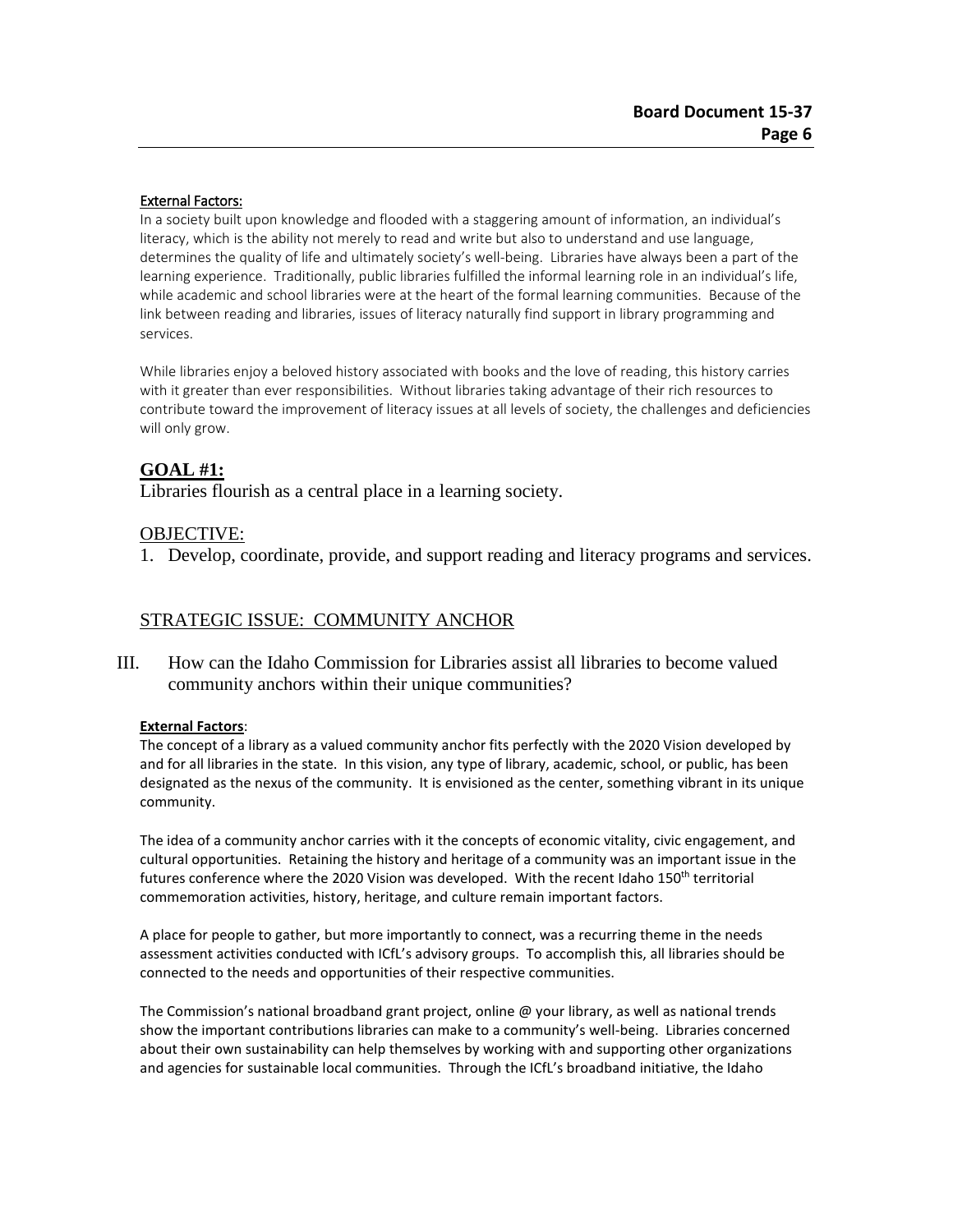Department of Labor (DOL) staff discovered that the 144 public library outlets throughout Idaho provided them with much greater access to and contact with their clients than the state's 25 DOL outlets.

Another need, which is coupled with the need to access agencies like DOL, is the ability to function in the digital world. Digital literacy, defined as learning about technology and most importantly being able to use technology, is a needed 21<sup>st</sup> Century skill. With online job applications and government forms, basic computer skills are essential.

While the community anchor concept is generally applied to public libraries, the idea of each library being a valuable contributor to the community is universal to all types of libraries. Without this concept, the resources and potential of library services are wasted and libraries are in jeopardy of becoming obsolete.

## **GOAL #1:**

The citizens of Idaho identify their libraries as vital.

### OBJECTIVE:

1. Raise awareness about library services and programs.

## **GOAL #2:**

ICfL's public stewardship empowers service development and delivery and inspires a passionate commitment to libraries.

### OBJECTIVE:

1. Support the activities necessary to administer funds allocated to the Idaho Commission for Libraries.

### OBJECTIVE:

2. Encourage libraries to develop and deliver innovative programs or services based upon funding priorities.

### OBJECTIVE:

3. Survey and evaluate library programs and services.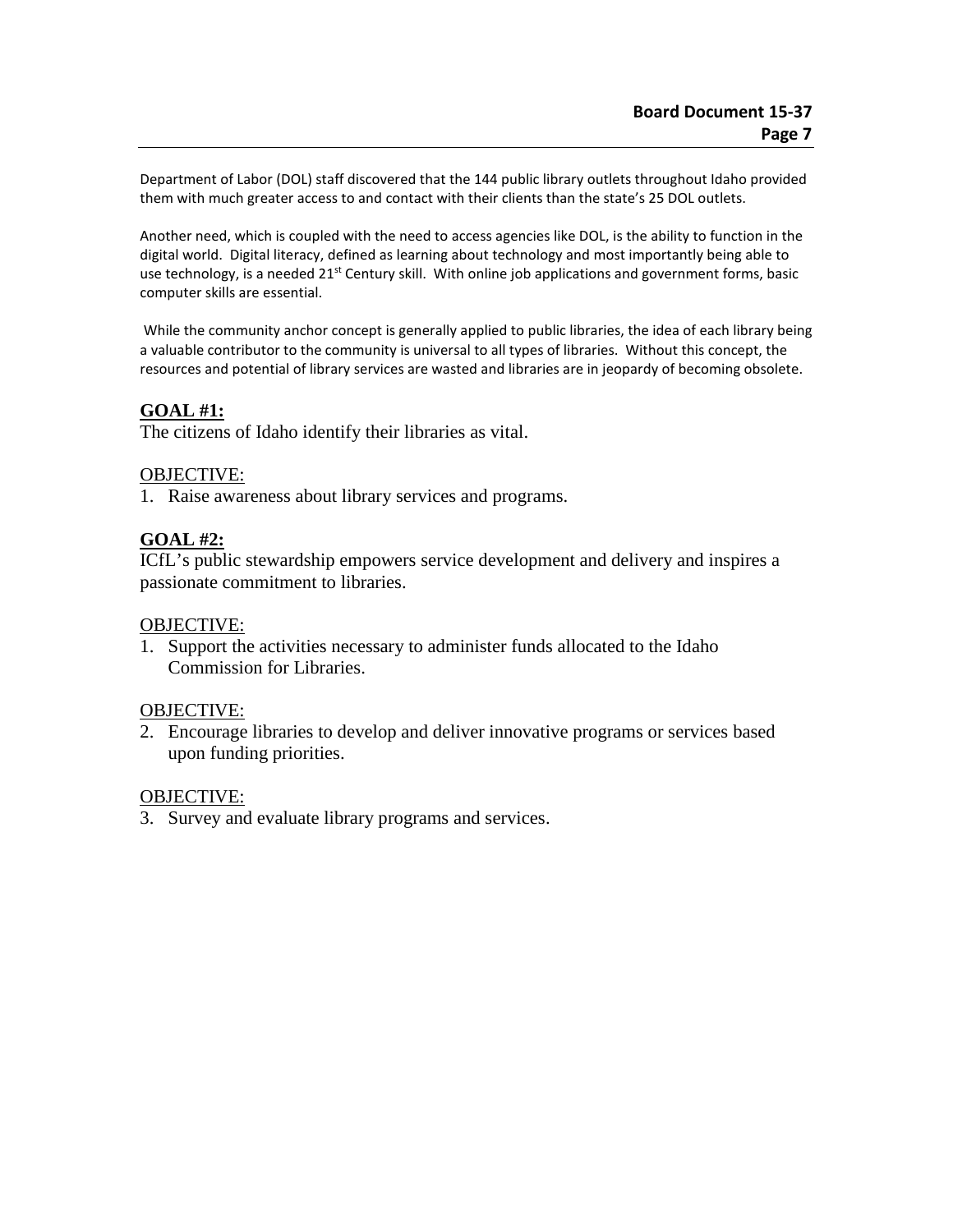# **Program Information:**

Program action and work plans along with program information that supports the strategic plan can be found through the following links:

- □ Broadband Grant Program <http://libraries.idaho.gov/page/broadband-grant-program>
- $\Box$  Continuing Library Education <http://libraries.idaho.gov/ContinuingEducation>
- E-branch in a Box <http://libraries.idaho.gov/e-branch>
- □ Let's Talk About It (LTAI) <http://libraries.idaho.gov/landing/lets-talk-about-it>
- $\Box$  Libraries Linking Idaho (LiLI) <http://libraries.idaho.gov/landing/lili-libraries-linking-idaho>

## Library Services and Technology Act (LSTA) <http://libraries.idaho.gov/page/library-services-technology> <http://libraries.idaho.gov/files/2013-2017LSTAPLan20120612Mhoo.pdf>

### $\Box$  Read to Me program (RTM) <http://libraries.idaho.gov/landing/read-to-me>

- $\Box$  School Libraries <http://libraries.idaho.gov/landing/school-libraries>
- $\Box$  [Stacks] (Idaho Digital Publications) <http://libraries.idaho.gov/landing/stacks>

## $\Box$  Statistics

<http://libraries.idaho.gov/landing/idaho-public-library-statistics>

## □ Talking Book Service (TBS)

<http://libraries.idaho.gov/landing/talking-book-service>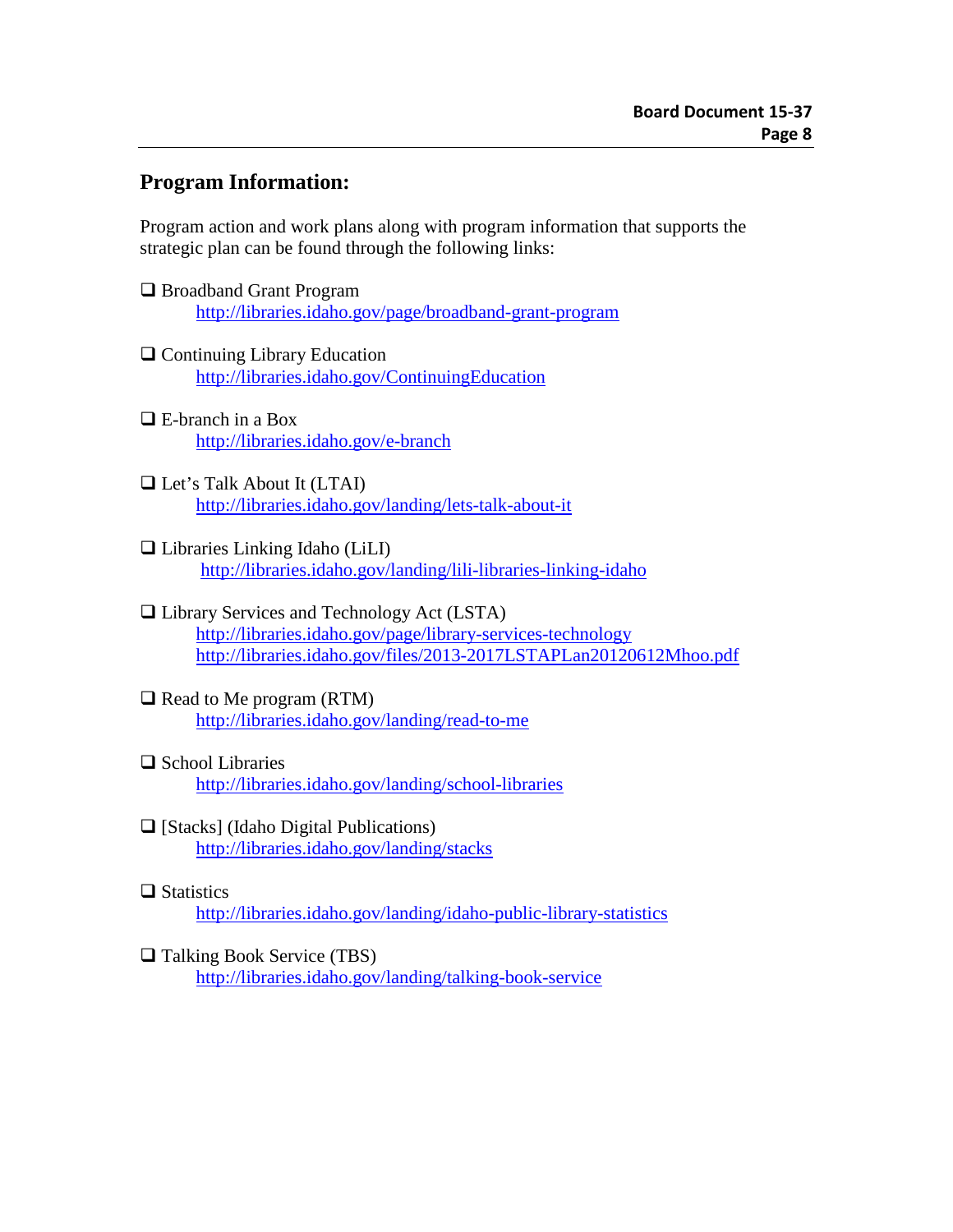## **Measuring Success and Effectiveness:**

ICFL will judge success and progress towards the goals by tracking the following:

- LiLI Databases Sessions
- LiLI Databases Searches
- LearningExpress Library Site Visits
- LearningExpress Library Learning Resources
- Talking Book Service Patrons
- Talking Book Service Circulations
- Attendance at Public Libraries
- Continuing Library Education
	- o Events Sponsored/Participants
- E-Course Completions

## **Performance Measures with Benchmarks:**

1. % increase in interlibrary loans through LiLI Unlimited (to/from)

Benchmark: 2% annual increase

Explanation: Expectations are based upon the increase in Idaho libraries' interlibrary loan statistics. Baseline: 98,921 interlibrary loans through LiLI Unlimited for July 2005-June 2006 (FY06), the first complete fiscal year of the program.

2. % increase in LiLI Unlimited participating libraries

Benchmark: 0% annual increase

Explanation: Beginning with the FY10 report, the benchmark has been adjusted to a maintenance level for LiLI Unlimited membership due to the economic turndown.

Baseline: 220 libraries as of June 30, 2009 (FY09).

3. % increase in children participating in library summer reading programs

Benchmark: 3% annual increase

Explanation: This benchmark has been reduced from 5% to 3% beginning with FY14 to reflect reasonable expectations of the staffing capabilities at the local public libraries.

Baseline: 27,632 children participated during the summer of 2004.